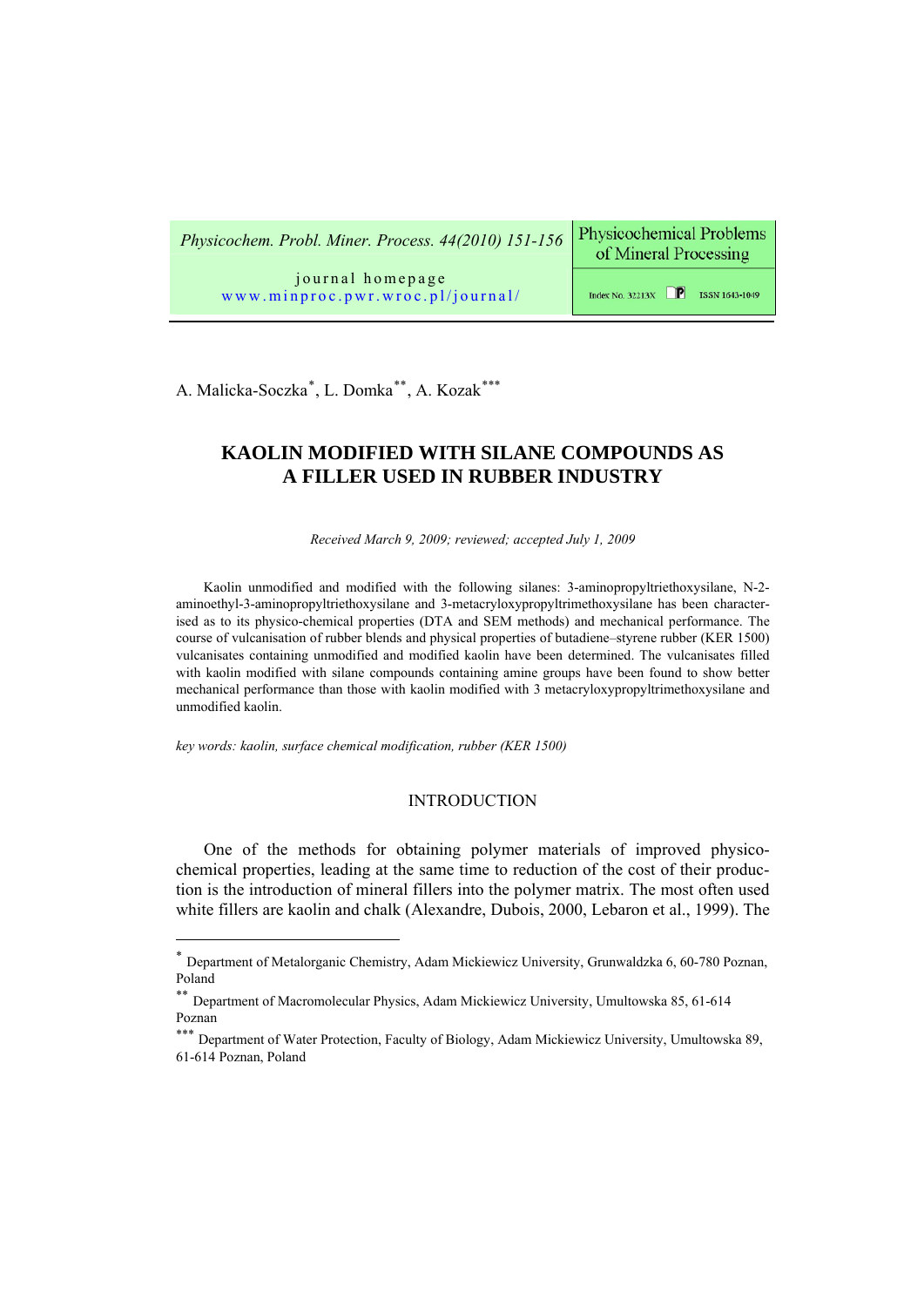152 A. Malicka-Soczka, L. Domka, A. Kozak

mechanism of polymer reinforcement by the fillers has been the subject of interest of many authors. It has been established that of the greatest importance is the activity of the fillers that depends on many parameters such as the surface area, degree of dispersion in the polymer system, polymer-filler and filler-filler interactions (Zaborski et al., 1993, Domka, 1990, 2008). The free hydroxyl groups on the surface of the filler molecules hinder a direct introduction of the filler into the hydrophobic polymer matrix, leading most often to the formation of agglomerations in the matrix. To minimise these tendencies the surface of the filler should be chemically modified with the use of the so-called promoters of adhesion and reinforcement (Domka, 2005, 2006). Such promoters are organic acids and their derivatives, surfactants, polyoxyethylene glycols, organic proadhesive compounds of zirconium and titanium and silane coupling agents, playing a particularly important role in the systems kaolin-polymers. Chemical modification of the fillers considerably changes the morphology of the filler molecule surface and affects the filler influence on the properties of the composite. Kaolin is used as a filler in numerous cheap blends that have to be resistant to wear, and used for shoe soles, shoes, floor covering, bicycle tyres and conveyer belts (Domka, 1983). The stiffening effect of kaolin in rubber blends is used in production of hoses, inner tubes, extruded cords and rings. As kaolin is neutral to human health, it is used for production of sanitary products, household appliances, toys and others. The kaolin resistance to acids permits its use in production of elasto- and plastomers (ebonite blends) used as anticorrosion covers and protective clothing.

# EXPERIMENTAL

Kaolin KOG from the bed Surmin near Bolesławiec was studied. Modification of kaolin was performed with the following silane compounds : 3-aminopropyltriethoxysilane, N-2-aminoethyl-3-aminopropyltriethoxysilane and 3 metacryloxypropyltrimethoxysilane. The modification was made using 3 wt parts of the modifying agent per 100 wt parts of kaolin. To ensure homogeneous cover of kaolin surface, the modification was performed in a mixture of water and ethanol using different amounts of the solvent for different silane agents, see Table 1.

Table 1. Silane compounds used for kaolin surface modification and the composition of the solvent used

| Silane agent                                | $H2O$ $\mathrm{[cm]}$ | $EtOH$ $\text{[cm]}$ |
|---------------------------------------------|-----------------------|----------------------|
| 3-aminopropyltriethoxysilane                |                       |                      |
| N-2-aminoethyl-3-aminopropyltriethoxysilane | ðΨ                    |                      |
| 3-metacryloxypropyltrimethoxysilane         |                       | 50                   |

Modification with the three silane agents was performed under the same conditions. Appropriate amounts of kaolin, modifying agent and solvent were placed in a glass vessel and stirred for 60 minutes by a homogenizer Universal Laboratory Aid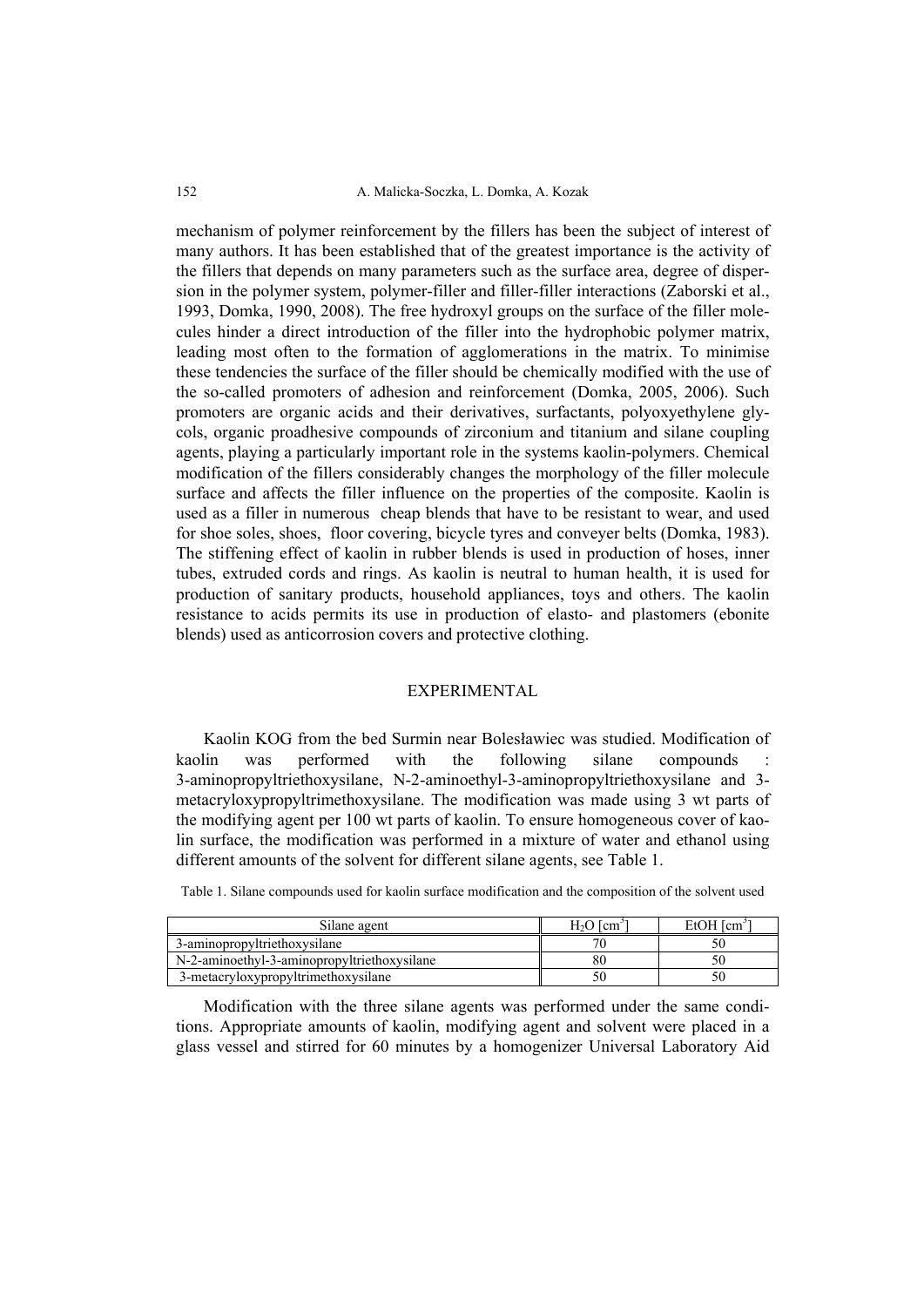type MPW-309. The modified kaolin was dried at room temperature, and filtered through the mesh size 75 μm.

The unmodified and modified kaolin samples were subjected to physico-chemical examination. Analysis of the morphology and microstructure of the samples studied were based on SEM images Fig.1. DTA measurements were performed in helium atmosphere; the results are presented in Fig. 2. Moreover, the rubber blends of the composition according to the Polish Norm PN-87/C-04258, containing unmodified and modified kaolin were studied (Table 2).

Table 2. Composition of the rubber blends studied

| Components                                          | Weight parts |
|-----------------------------------------------------|--------------|
| Butadiene-styrene rubber (KER 1500)                 | 100          |
| <b>Stearin</b>                                      |              |
| Titanium white                                      |              |
| Kaolin unmodified                                   | 6.5          |
| or modified with 3-aminopropyltriethoxysilane       | 6.5          |
| or with N-2-aminoethyl-3-aminopropyltriethoxysilane | 6.5          |
| and with 3-metacryloxypropyltrimethoxysilane        | 6.5          |
| Accelerator – Vulkacit                              |              |
| Sulphur                                             | 1 75         |

The course of vulcanisation of rubber blends was characterised by a vulcameter with oscillating rotor at 150 ºC according to PN-ISO 3417. The following physicomechanical parameters of the vulcanisates were determined.

Shore hardness according to PN-80/C-04238

- Elasticity according to PN-88/C-04255
- Tearing strength PN-ISO 34-1, method B, procedure (a)
- Tensile strength PN-ISO 37, ore type 1
- Stress on elongation by 300 % and 500 %
- Grindability PN-75/C-04235.
- Permanent deformation on compression at 30 Hz measured on Goodrich apparatus, according to PN-81/C-04292.

### RESULTS AND DISCUSSION

Modification of the kaolin surface with the silanes used has insignificantly changed the agglomeration of particles; SEM photographs of the unmodified and modified kaolin samples show relatively large crystal structures. The most effective for disintegration of the agglomerations is the modification with 3 aminopropyltriethoxysilane, less effective is the modification with 3 metacryloxypropyltrimethoxysilane.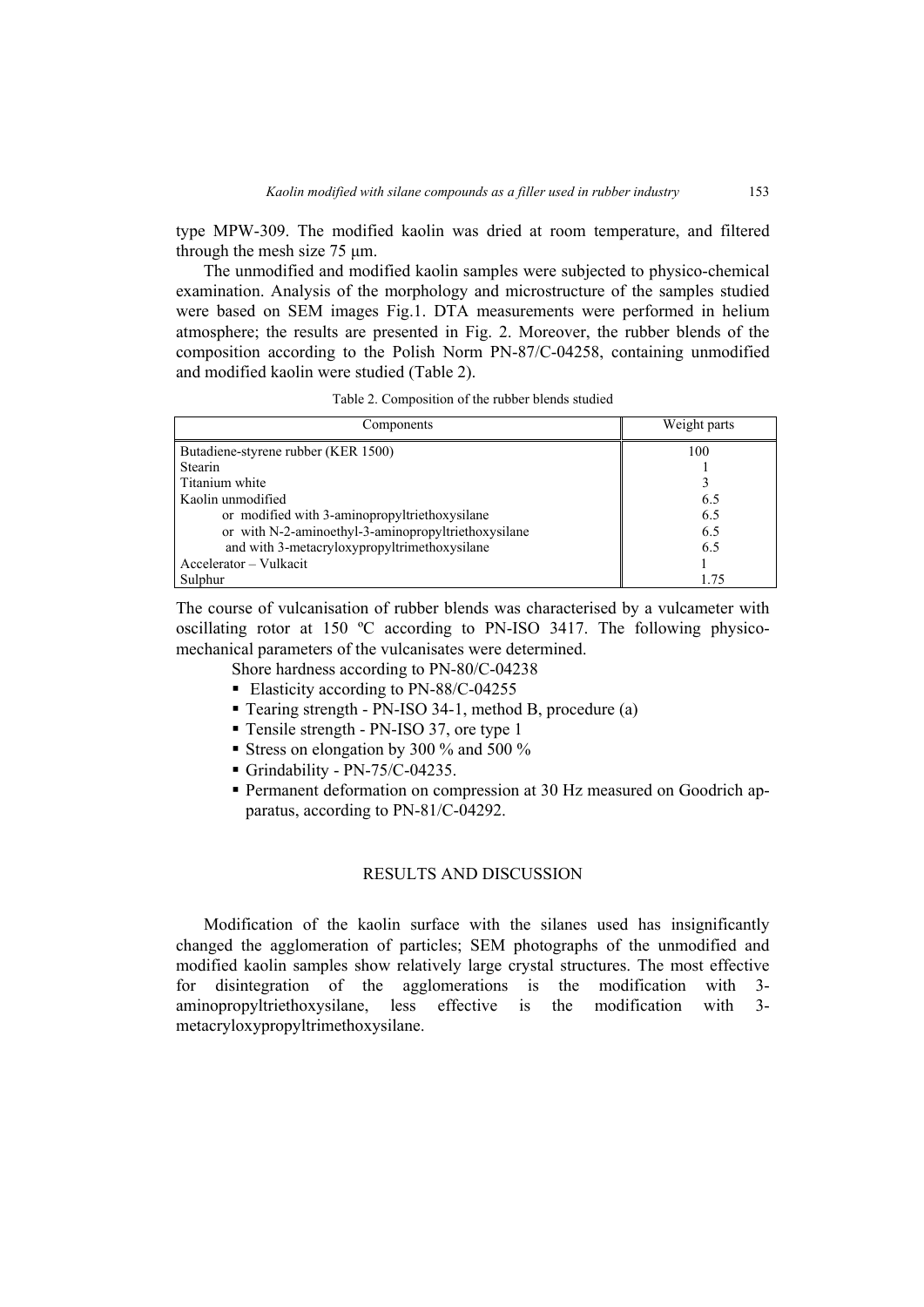

Fig. 1. SEM images of a) unmodified kaolin, b) kaolin modified with N-2-aminoethyl-3 aminopropyltriethoxysilane, c) kaolin modified with 3-metacryloxypropyltrimethoxysilane, d) kaolin modified with 3-aminopropyltriethoxysilane .



Fig. 2. DTA curves recorded for kaolin unmodified and modified with the silanes studied

Figure 2 presents the DTA curves for the kaolin samples studied. The endothermic peaks at 470 ºC and 500 ºC are much sharper for the kaolin sample modified with N-2 aminoethyl-3-aminopropyltriethoxysilane than for unmodified kaolin. For the unmodified kaolin the endothermic peak occurs at 490 ºC, whereas for the samples of modified kaolin this peak is shifted to lower temperatures by 10 or 20 ºC. For kaolin modi-

.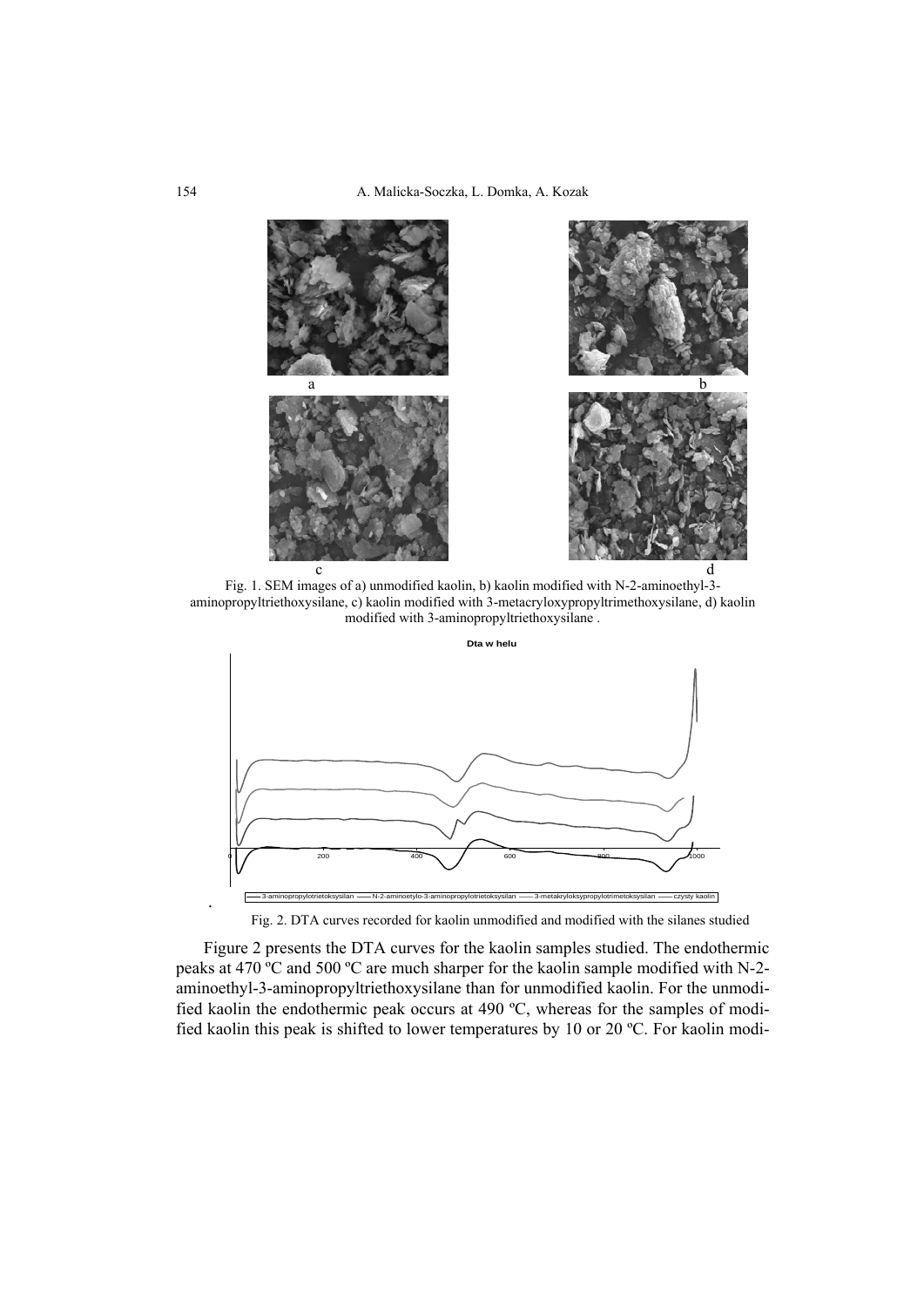fied with 3-metacryloxypropyltrimethoxysilane it is shifted by 10 ºC, while for kaolin modified with silane containing amine groups by 20ºC (Lebaron P.C., 1999)

Table 3. Physico-mechanical characterisation of vulcanizates filled with kaolin unmodified or modified with the silanes studied

| Parameter                   | unit          | Sample number |                |       |       |
|-----------------------------|---------------|---------------|----------------|-------|-------|
|                             |               |               | $\overline{c}$ | 3     | 4     |
| Conditions of vulcanisation | min           | 50            | 20             | 15    | 50    |
| Shore hardness              | <b>ShA</b>    | 54            | 58             | 60    | 56    |
| Elasticity                  | $\%$          | 44            | 50             | 50    | 46    |
| Tearing strength            | kN/m          | 28.3          | 49.0           | 63.6  | 43.9  |
| Tensile strength            | MPa           | 5.9           | 10.9           | 14.2  | 8.4   |
| Stress on elongation by     |               |               |                |       |       |
| 300%                        | MPa           | 2.1           | 8.3            | 8.2   | 4.6   |
| 500%                        | MPa           | 2.7           | 10.6           | 12.3  | 5.8   |
| Grindability                | $\text{cm}^3$ | 0.169         | 0.199          | 0.097 | 0.131 |
| Permanent deformation       | $\%$          | 13.0          | 1.63           | 1.86  | 2.70  |

Table 3 presents results of the physico-mechanical tests of vulcanisates filled with modified and unmodified kaolin. According to the results of these tests, samples studied can be divided into 2 groups. Grup 1 includes tests involving blends and vulcanisates containing unmodified kaolin (Alexandre, Dubois 2000) and kaolin modified with 3-metacryloxypropyltrimethoxysilane (Domka, 1990), while grup 2 includes tests involving blends and vulcanisates containing kaolin modified with 3-aminopropyltriethoxysilane (Lebaron, 1999) and N-2-aminoethyl-3 aminopropyltriethoxysilane (Zaborski et al., 1993). The most important mechanical parameters are shown in Fig. 3.



Fig. 3. Diagrams illustrating the tearing strength (a) and tensile strength (b) of the vulcanizates obtained

The blends filled with kaolin modified with silanes containing amine groups (Lebaron et al., 1999, Zaborski et al., 1993) are characterised by higher elasticity, hardness and stress on elongation by 300 % and 500 %, greater grindability and tensile strength than those with kaolin unmodified or modified with 3-metacryloxypropyltrimethoxysilane silane. High tensile strength was obtained for the rubber filled with kaolin modified with silanes containing amine groups (Lebaron et al., 1999, Zaborski et al., 1993). The results have shown that the use of kaolin modi